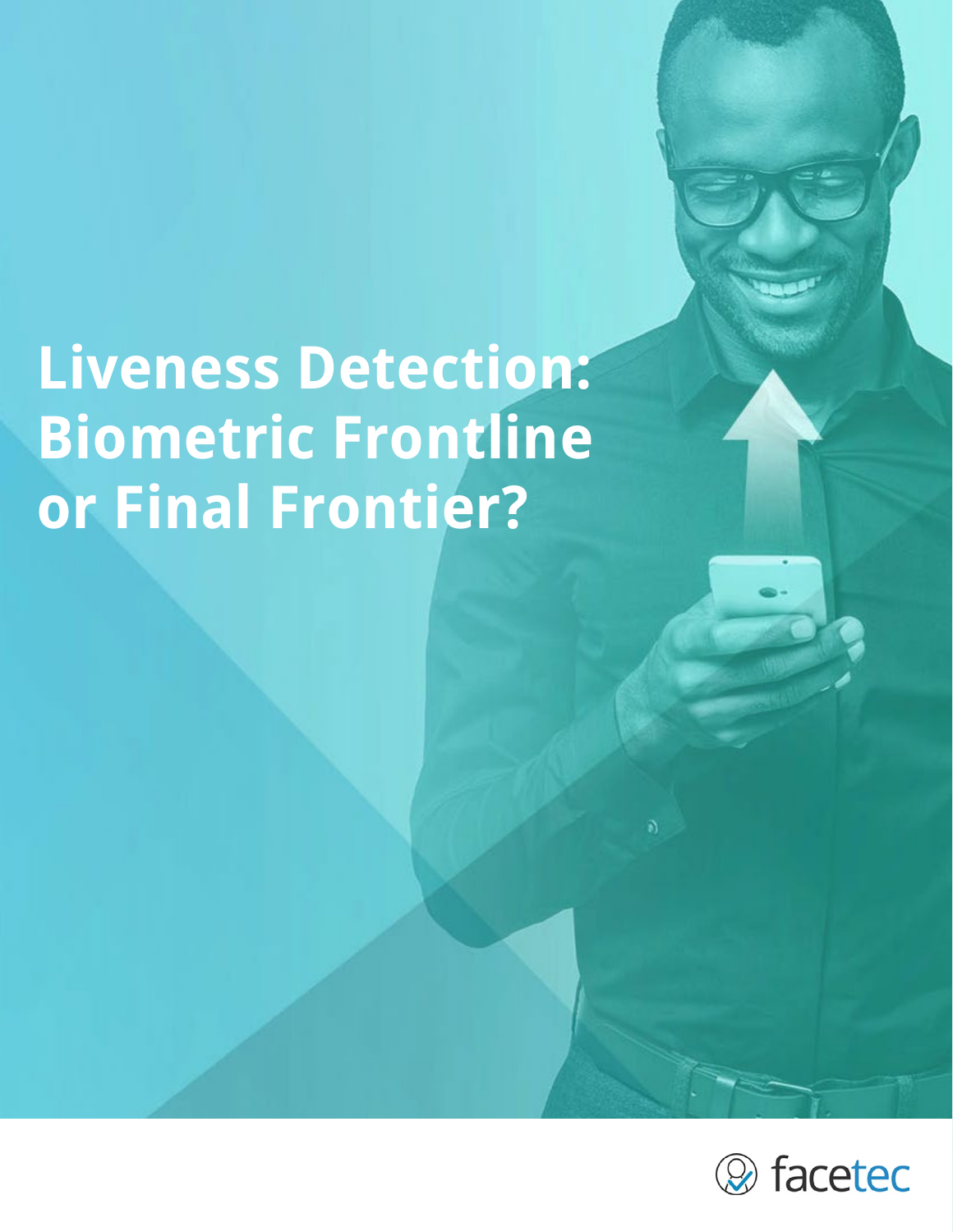# **Introduction: It's Alive! (Or is it?)**

why liveness detection is the answer to biometrics' most critical question

**Although face biometrics** have been portrayed in popular media for decades, the technology never reached its full potential outside the silver screen until 2018. No longer relegated to the realms of science fiction, face biometrics have begun to reach their potential to ensure trust and safety. It took revolutions in artificial intelligence (AI) and computer vision to empower face biometrics with enough precision to enhance our lives and protect our privacy, allowing us to finally claim our identity in digital spaces.

Face biometrics are commonly referred to as facial recognition (FR), but it is critically important to understand that what most people call facial recognition is just part of the technology required to realize its potential in the real world. Facial recognition predicts the probability that two different photos contain face data from the same person, essentially forecasting that the individuals are a match. It's often used by law enforcement to identify a face in a crowd, but when it comes to our account security the correct term is face authentication (FA). Though these two similar concepts are often lumped together by laypeople, the privacy-enhancing application of biometric face authentication technology is not the same as facial recognition used in surveillance or photo sorting. To understand what makes the applications so different, the concept of "liveness detection" must be first understood.

The face is an individual's primary identifier and is the most important and unique part of our physically visible identity. FA does use FR as a part of the process, but with very differ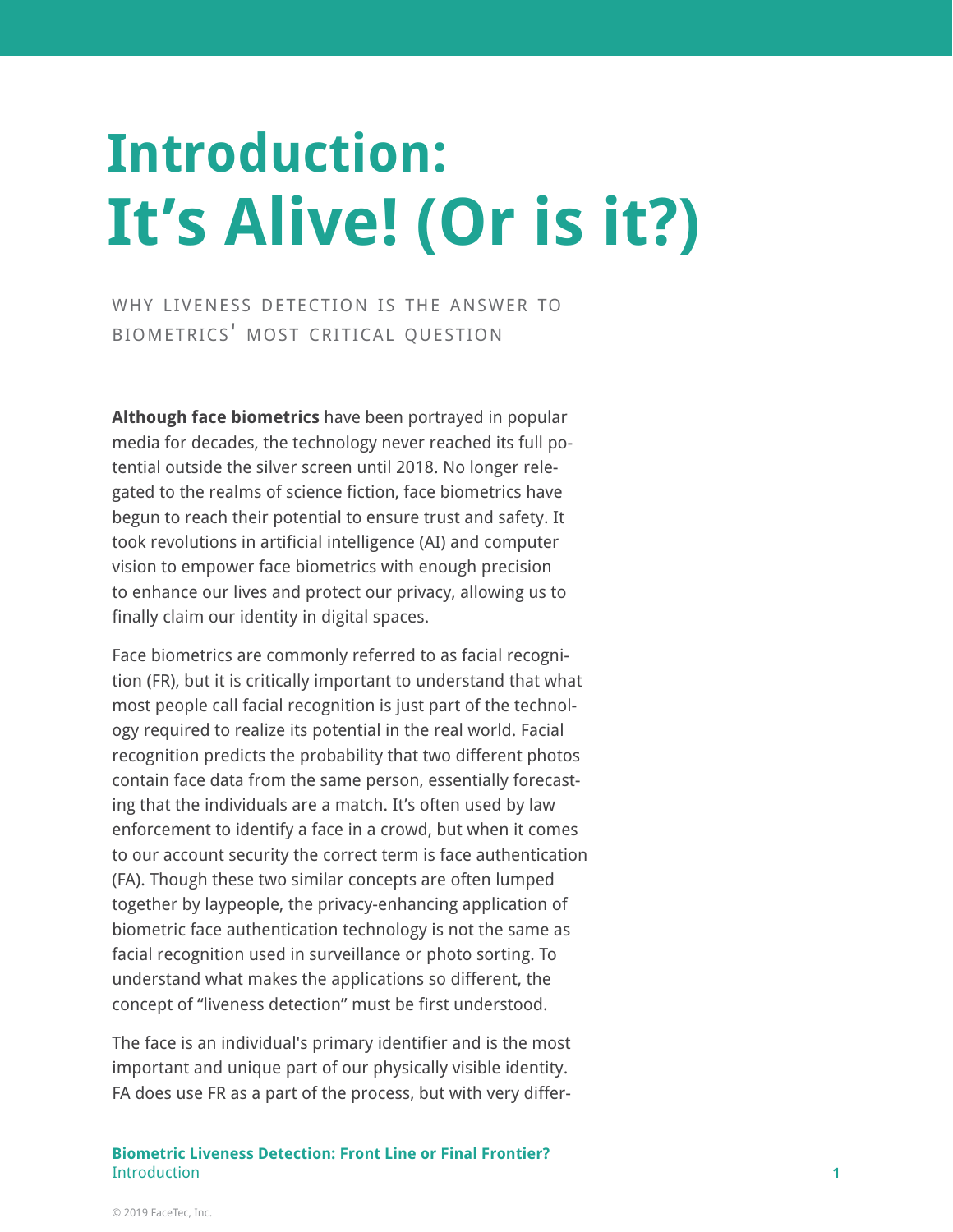ent intentions. Facial recognition, which scans faces in order to match them with photos in a database of many, puts the inherent power of identity in the hands of others (A key term is "matching", whereby the sensor matches what it sees with saved images). Law enforcement agencies, governments, marketers working in unregulated markets, and other parties scan individuals to see if they are on watch lists, shoplifter databases or VIP customer lists. It is identification for the enlightenment of the scanning party.

On the other hand, verifying an identity with face authentication empowers the subject user. Biometric FA protects valuables like currency, account numbers, trade secrets, health records, and other confidential information from being wrongfully accessed and can even protect the user from physical harm. Designed for one-to-one matching (not one-tomany, where what a sensor sees is compared against a vast database), face authentication compares the subject user's face to a single template. If the user matches all of the requirements set forth by the corresponding organization, they will be allowed to proceed. The method is becoming increasingly popular because of the proliferation of premium smartphones, such as the iPhone X, its successors and increasing number of competitors, with specialized hardware allowing for 3D facial recognition. Here, face biometrics bypass a PIN or a password and unlock a device. It's been promoted as a better access method because it can't be stolen or forgotten, though in these cases there is always a PIN or password used to reset the device or re-enroll the biometric.

But these systems actually increase the attack surface because there are now two access paths: what you know (PIN or password) and what you are; biometrics and a successful bypass of either one provides access. Because of this, PIN/Pass-failsafe on-device face biometrics are not the ultimate lock.

And if that isn't bad enough, just as hackers can break through password protected and two-factor security systems, they can also circumvent this kind of face biometric by presenting media that reproduces the user's biometric data to a system. Hackers, fraudsters and otherwise bad actors trick

#### **Biometric Liveness Detection: Front Line or Final Frontier?** Introduction **2**

**Face Authentication (FA):** The privacy-enhancing application of facial biometrics to secure digital and physical assets. Distinct from law enforcement and surveillance uses of face recognition, face authentication compares a user's face to a single biometric template. If it detects a match, and verifies liveness and three dimensionality, access is granted to the rightful user.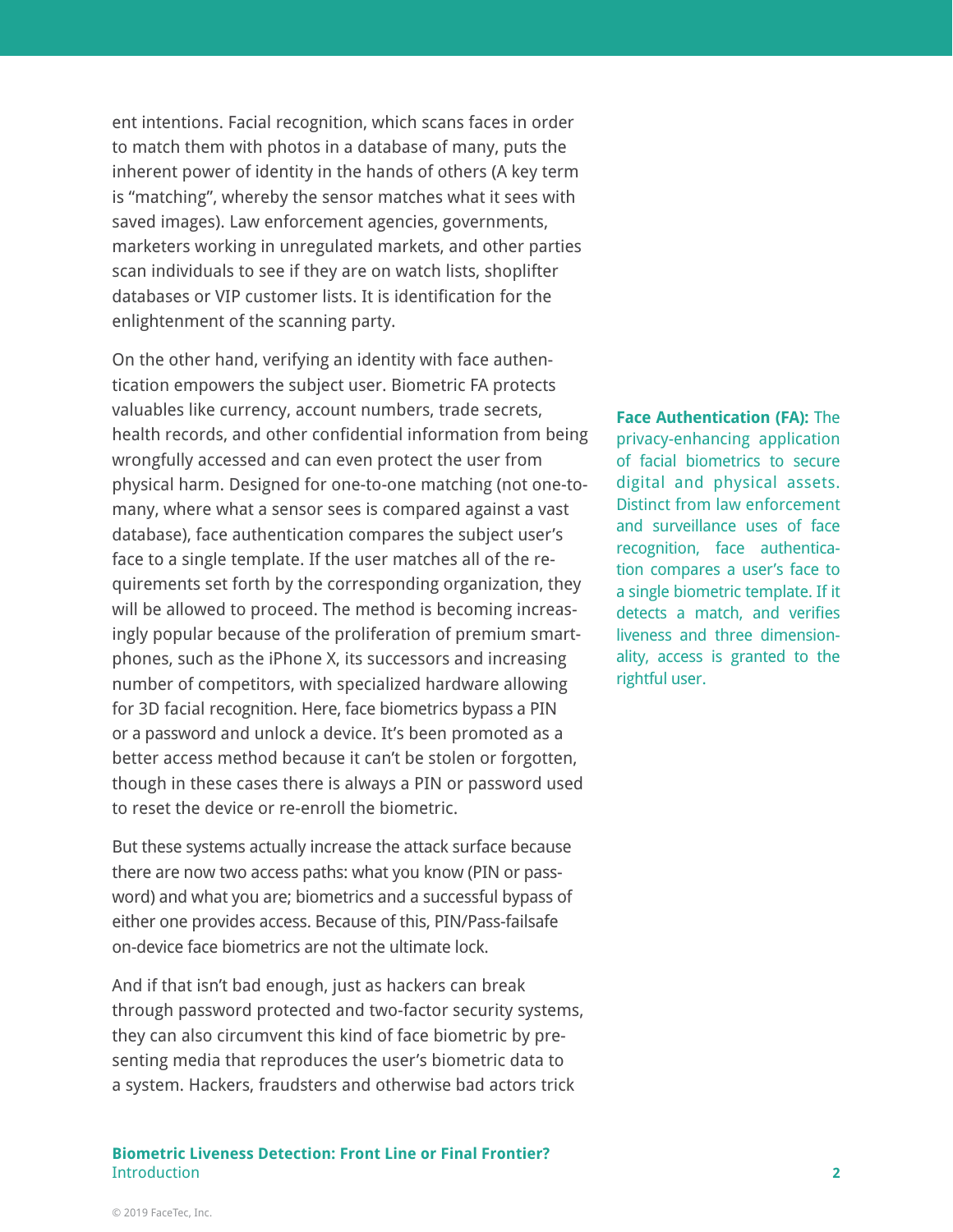the technology into believing it is "seeing" the authorized user. This attack vector is called a presentation attack, or a spoof, and it represents the single greatest threat to biometric security.

When biometrics first became mainstream, they weren't trusted to protect much, which was fine until we wanted to use biometrics for more important things like protecting our assets and using government services. The iPhone's fingerprint sensor did not need to be un-spoofable because every device was siloed and access was decentralized. Bad actors had to first gain access to the device to even take a crack at spoofing it, and there was little incentive to do so because Touch ID protected mostly photos and texts. Today, the reach of digital identity is deep and complex, and it bears much more weight. The valuable data locked behind our security schemes must now be better protected. Just as one short circuit can blow an entire power grid, even one compromised credential can lead to a massive data breach.

If we want to realize the full potential of biometrics – true unsupervised user authentication – we need to ensure they are sufficiently robust to threats like those above. They must be able to detect and deny sophisticated presentation attacks by identifying the differences between the one authorized user and any and all facsimiles of their identity. Thankfully, innovative and creative research and development, objectively supported by rigorous third-party standardized testing, is enabling biometric authentication to truly transcend its notso-secure roots, paving the way for a revolution in how we protect our identities in the digital world. And it all hinges on a simple concept that has been anything but simple to create: liveness detection.



[\(IMAGE VIA TOM](https://www.tomsguide.com/us/galaxy-s10-facial-recognition,news-29606.html)'[S GUIDE\)](https://www.tomsguide.com/us/galaxy-s10-facial-recognition,news-29606.html)

Convenience above security – The current state of hardware-based facial recognition as implemented in [Samsung's new Galaxy S10 is creating](https://www.tomsguide.com/us/galaxy-s10-facial-recognition,news-29606.html)  a negative buzz.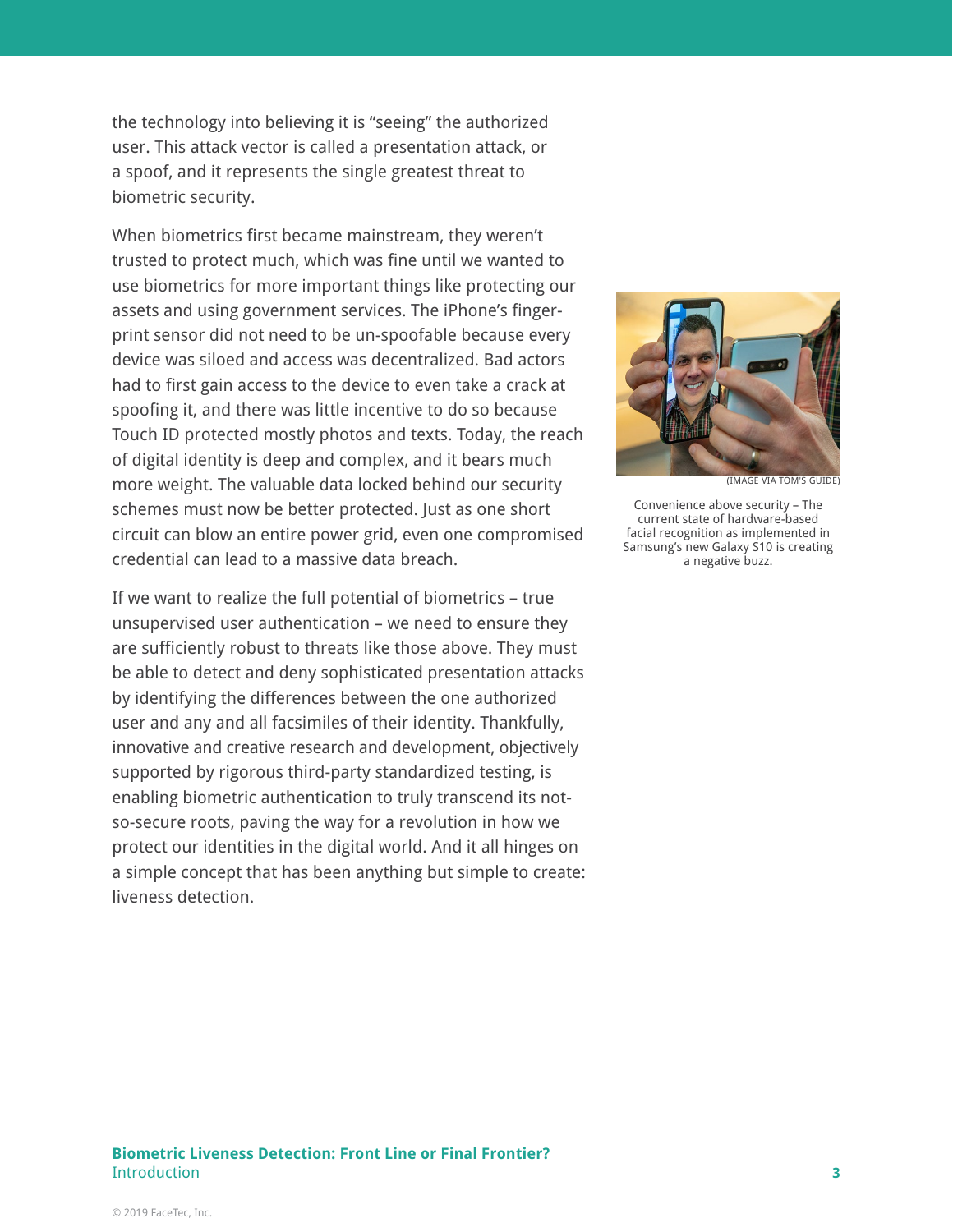### **p a r t o n e**

# **Proving a Negative**

liveness detection, your best defense in a WORLD OF DIGITALLY DISTRIBUTED BIOMETRIC DATA

**The challenge of achieving** robust liveness detection in biometric authentication is by its very nature ever-evolving. A biometric authentication system's most basic function is to accept a positive and reject a negative. But every fraudster is attempting to present an artifact similar enough to the real user that, as far as the system can tell, is the bonafide authorized user. But the vast majority of real-world sessions are not spoof attempts, and therefore presentation attack detection (PAD) must accept real users without any hassles almost every time, yet prove a negative whenever a fraud attempt is made. This decision must be made instantly and with only the information collected through a small 2D camera lens at a low enough resolution that even the least expensive devices are supported. It's a virtually impossible task, but today the physics of light and lenses can be processed by AI to aid in perfecting the art of spoof detection.

For example, if a fraudster tries to crack a face login system without robust liveness, and they present the camera with a high-definition image of the correct user's face, the security system would be fooled. And that makes sense. The system is looking for a specific face, it sees that face, and grants a positive match: **this face image of the user is recognized as the user**. But we all intuitively understand that this is incorrect, even if the algorithms don't. On the other hand, a system with robust liveness can be presented a high-definition picture (or video, doll or mask) of the authorized user and determine that, even though it is shown an image of the user's face, it is not seeing the legitimate, live user. The system rejects artifacts it has proved to be negative: **this is an image of the user, not the real user**.

While face biometrics are great for illustrating examples of the need for biometric liveness detection, they are far from the only modality wanting for spoof protection. Any biometric system requiring the presentation and matching of a body part or physiological process (literally the meaning of biometry) can be vulnerable to facsimiles. Even new biometric modalities that seem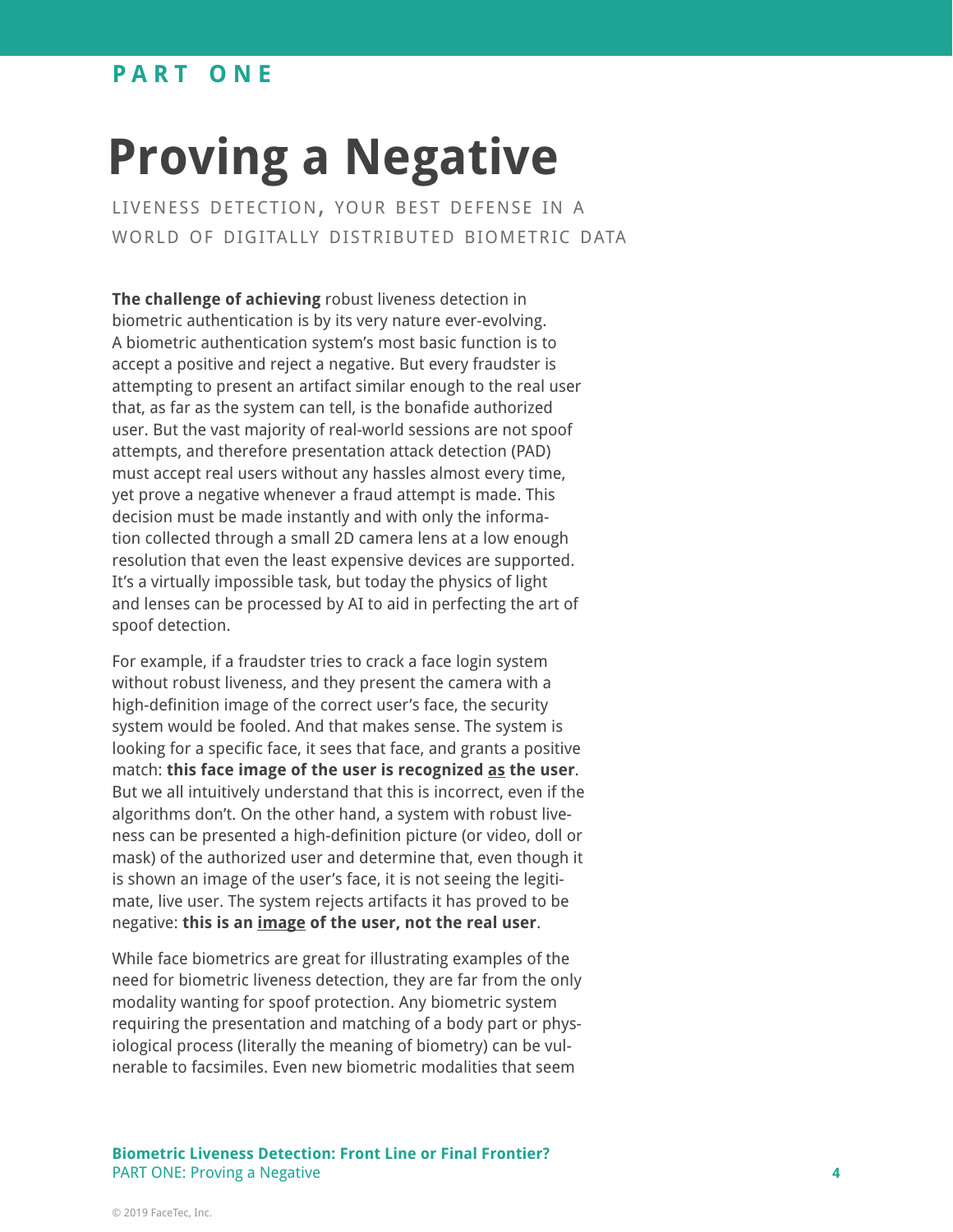un-spoofable by nature, like behavioral biometrics that measure how a user holds her phone, or systems that authenticate based on gait measurement, will be subject to attacks by specialized neural nets. The human body has myriad unique characteristics, but they can all be reproduced as spoofing artifacts. Fingerprints, irises, palm-prints and voices can all be captured, turned into a spoofing artifacts, and presented to biometric authentication systems for spoof attempts.

People often confuse their desire for anonymity with their right to privacy. But just as our faces are viewed by others every time we leave our homes, our biometric data is also publicly accessible. High definition photography, as well as video and audio technology, are deployed ubiquitously and thanks to the social demands of the digital age, we willfully share our biometric data across business and social media platforms. If no media could ever possibly replicate our biometric data, then liveness detection wouldn't be necessary. But since in reality our photos are included in publicly searchable databases and our fingerprints are left on everything we touch, we need liveness detection. The beauty is that once we have liveness detection, those databases that contain our biometric data are of no consequence as a liability because those artifacts cannot spoof the biometric systems. We want to be recognizable online, but we also deserve the privacy and security biometric authentication with liveness detection can provide.

Liveness detection is our defense against the world of digitally distributed biometric data.

Before robust presentation attack detection was achievable, the first major attempt to mitigate spoofing threats was to layer biometrics with multi-factor authentication (MFA). By combining different layers of on-device security, an authentication system becomes more difficult to break into. The idea is that by adding a password, a physical security token, or additional biometric modalities, it essentially creates so many barriers to entry that, for the most part, the time it takes a random fraudster to hack a random victim is not worth the reward. This may work for a while, but eventually it just invites a black market for the biometric data. For example, databases of face/iris/palm photos, fingerprints and voice recordings could be sold on the dark web to the highest bidder, allowing fraudsters to defeat the biometric portion of any MFA system in which the people in the database are enrolled. So the fact remains that without sufficient liveness detection the biometrics in a MFA system are just as vulnerable as the other factors. If combined with a password, lists from

#### **Biometric Liveness Detection: Front Line or Final Frontier?** PART ONE: Proving a Negative **5**

**Liveness Detection:** A feature of robust biometric systems, liveness detection (also known as Presentation Attack Detection) is the ability for authentication technology to tell the difference between a real user and a synthetic copy of their biometric data. In face authentication, this is the ability to detect when a high definition picture or realistic 3D model is presented in a request for access, rather than the true user's face.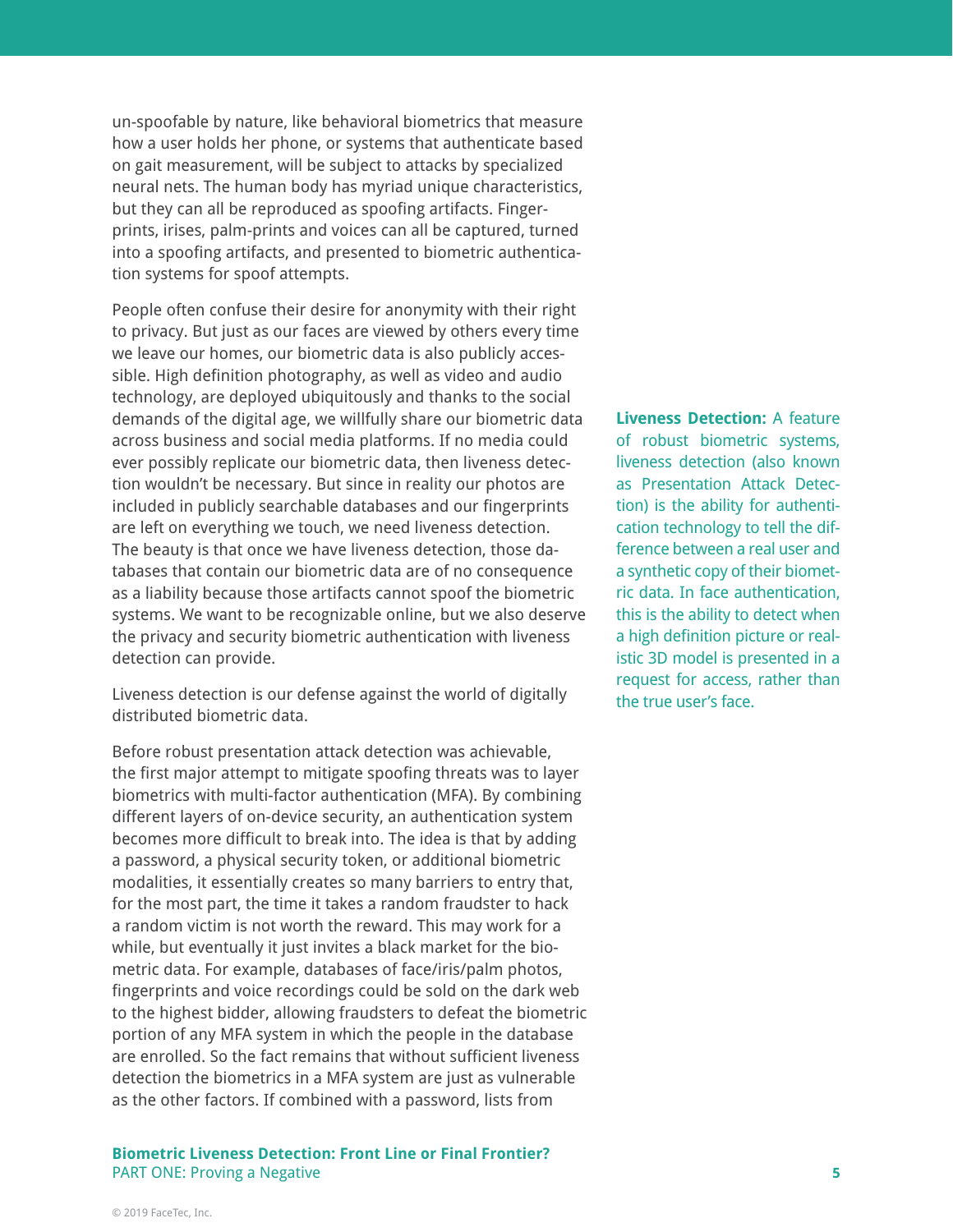previous breaches, phishing, social engineering, or cooperative user fraud, the hacker would have a significant percentage of successful account breaches. Any system that can't tell the difference between your biometrics and an artifact can and will be bypassed. And if a MFA solution is perceived to be more secure than it actually is, the results can be disastrous for the organization and its users.

With biometric liveness detection, not only can an authentication system withstand presentation attacks, but the multi-factor approach, with its additional user-experience friction, is often rendered unnecessary. There's no need to add a deadbolt to a vault door.

In September, 2017, ISO (International Organization for Standardization) published the Presentation Attack Detection 30107 standard for testing biometric software. Since then, sanctioned PAD tests for biometric authentication solutions have emerged to meet the urgent industry and market demands for performance verification. Chief among these third-party assessments is the **[iBeta PAD Test](https://www.ibeta.com/our-software-quality-services/biometrics-testing)**, a rigorous and unforgiving evaluation of a security solution's ability to withstand the most intense presentation attacks. With three levels of achievement, the iBeta test stands out for holding biometric authentication solutions to high standards, and for its tiered certification, both of which help communicate the most appropriate application of a liveness detection system's performance level and sophistication. A Level-1 graduate of iBeta's test is robust against a wide range of readily available spoof-attempt artifacts and approaches that include high-res photos and video, and masks. Level-2 increases the attack efforts by allowing more time and more sophisticated, 3D-detailed artifacts with life-like attributes. And a Level-3 certified system is robust to expensive and time-consuming custom artifacts, and can be trusted in highest-risk/highest-value financial transactions, confidential record access, and sensitive government applications.

To learn more about the independent PAD testing of biometric authenticators, please see the following white paper: **[Anti-Spoof Testing – There's A New Sheriff In Town](https://www.zoomlogin.com/wp-content/uploads/2018/11/FaceTec_PAD_Testing_Whitepaper.pdf)**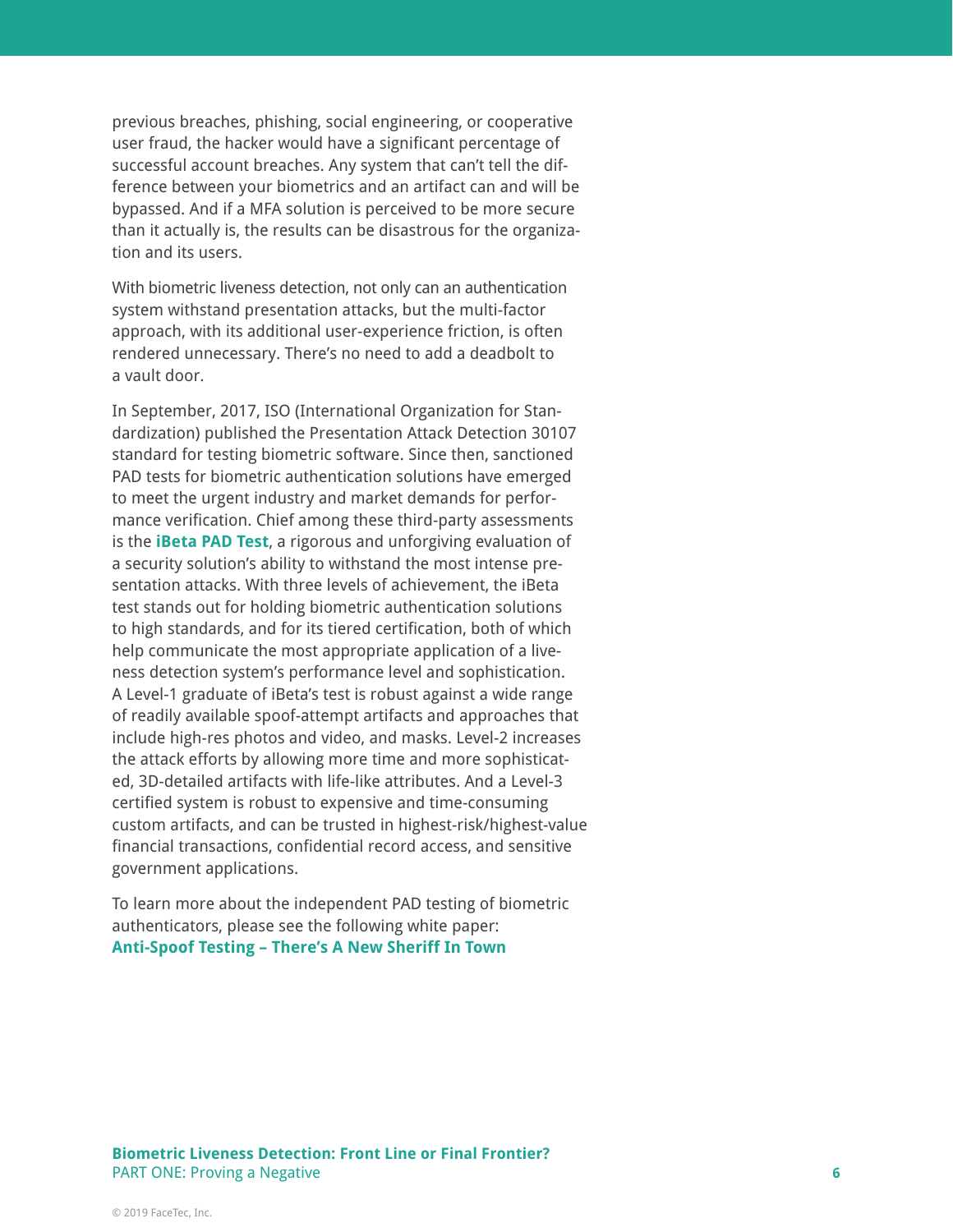### **p a r t t w o**

## **The Anatomy of a Spoof**

how fraudsters make it to fake it

**To spoof literally means** to "imitate", "hoax", or "trick", and it often carries with it a connotation of humor. In Hollywood, to spoof a topic is to start with something serious and, using its aesthetic properties, create something that subverts the original intention. Frankenstein, starring Boris Karloff, is a horror film. But Mel Brooks' spoof of Frankenstein, Young Frankenstein, is a goofy, vaudevillian romp with all the same characters and symbols, but none of the pathos. This concept can be used to illustrate biometric spoofing, as well. Your physical body is 100-percent real, and you use it to do serious things. A spoofing artifact is not a complete copy of your body's biometric data, but it reproduces enough of your unique traits that "it" can be connected with you, and then used in ways that are anything but funny.

A fraudster might try to spoof a biometric system for the same reasons they will try to crack a password: to gain unlawful access to transfer funds or to personal data which can be sold in online black markets for a profit. Financial data, health care information, and social security numbers are all very valuable, and biometrics are emerging as the best way to protect them. But theft of funds or data are not the only reasons to spoof a system. As we will explore later in this paper, sometimes a spoof is performed with the full knowledge of the true authorized user in his or her absence, perhaps to give a coworker access to a workstation, to enable one student to take a test in place of another in an online class, or to clock-in to a biometric time-and-attendance system.

Regardless of the intention, spoofing methods all share the same common denominator: they rely on a spoofing artifact – a fake fingerprint, a photo, a mask, a voice recording, etc. – to fool a system. Spoofing is not obscure research, and there are quite a few common methods known to successfully break through weaker biometric systems. The wood-glue spoof, for instance, is a simple technique in which a false fingerprint is created using the image of a fingerprint using commonly available carpenter's glue. A replay attack, used to spoof voice biometrics systems, relies on the recording of a user's positive authentication, gained either via

[Understand the terms – Fast-moving](https://www.zoomlogin.com/glossary)  technology demands clarity, and new ways to accurately describe solutions are constantly emerging. This up-to-date glossary will help you keep pace with the evolution of biometric authentication.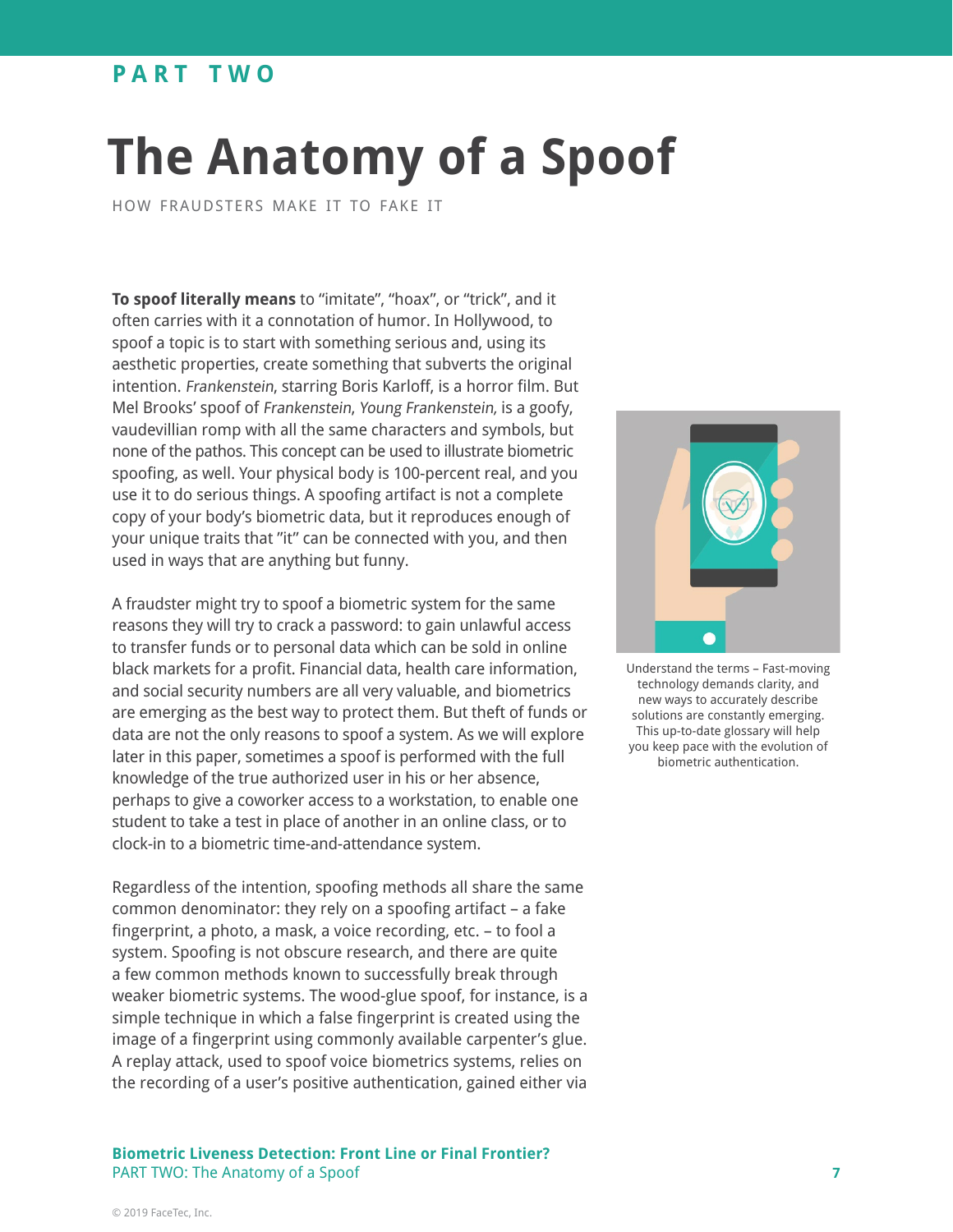malware or more traditional means, allowing a fraudulent user to gain access in their absence. A mask-spoof is exactly what it sounds like: the creation of a mask using a photo of the correct user, and wearing it to trick a face authentication solution.

Far from obscure, you can even use them to test the biometrics systems which you have access to in the comfort of your own home. Many biometric solutions on the market claim to have liveness detection, but really only have simple liveness movement-observation gimmicks. Requiring the user to blink, nod or smile for facial recognition is quite easy to trick. By taking a short video of yourself on your phone and presenting it to a face authentication app on another device, you can turn strong biometric authentication into a simple contactless key system that couldn't be easier to bypass.

When you consider how far other technology industries have come, the fact that such simple spoofs are still susceptible to presentation attack methods is laughable. But it's also concerning, as new advances in artificial intelligence are yielding sophisticated new biometric hacks. Researchers at New York University, for instance, have developed a neural network that can produce so-called **["DeepMasterPrints"](https://searchsecurity.techtarget.com/news/252452989/DeepMasterPrints-fake-fingerprints-can-fool-fingerprint-sensors)** that are capable of tricking onein-five fingerprints in a given authentication system. **[CrazyTalk](https://www.reallusion.com/crazytalk/)** software, on the other hand, can be used to create a realistic, 3D, moving virtual avatar of a user's face in a matter of minutes, using a simple profile picture from social media.

It's clear liveness detection gimmicks like smiling, blinking, nodding and moving your head are not enough. If the biometrics industry is going to prove it can solve the digital identity crisis, true innovation is needed.

**Spoofing Artifact:** A manufactured object intended to fool a biometric system into granting positive authentication. Bad actors are constantly coming up with new and creative spoofing artifacts but common examples include 3D printed masks, voice recordings, and fake fingerprints made of gelatin.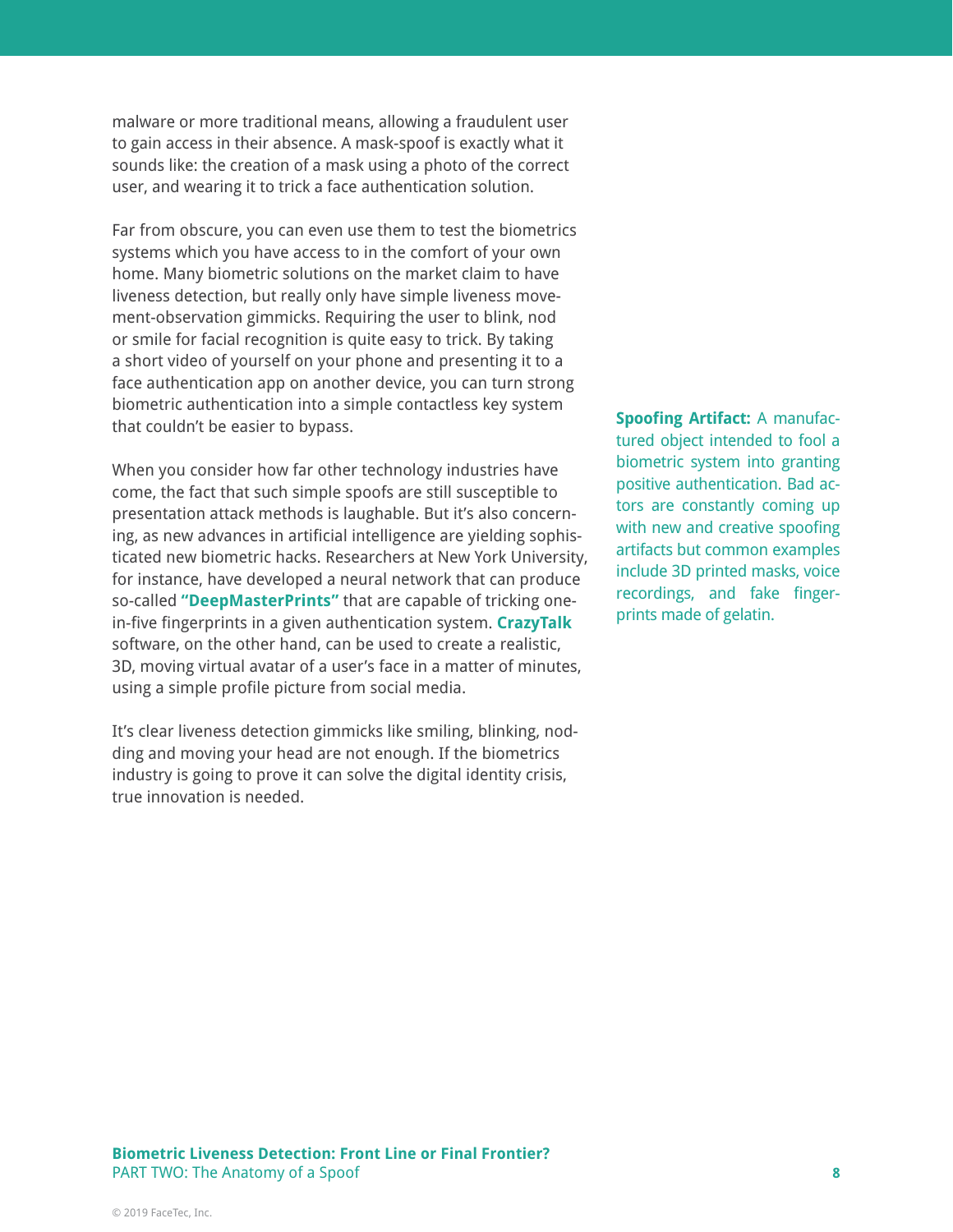### **PART THREE**

## **Inside the FaceTec Spoof Lab**

WHAT IT TAKES TO PROTECT AGAINST SPOOFING

**"The FaceTec spoof lab has tens-of-thousands of physical spoof artifacts that we've printed, built or bought over the last five years. We have 3D-printed faces covered in makeup, masks made from user scans, and we've even tested our algorithms at Madame Tussauds Wax Museum. This is the level of commitment that it takes to achieve Level 1&2 certifications."** –Kevin Alan Tussy, CEO, FaceTec

To protect against spoofing, all spoof methods must be understood. Instead of just thinking of biometrics as being inherently secure, think about them as a puzzle. Think: when this system asks for my face, what is it looking for specifically? Ask: how can I replicate a face using a method the developers didn't consider when building this system? It takes creativity to be a spoofer, and even more creativity to stop them. This is what drove FaceTec to build such a comprehensive spoof lab.

In order to stay a step ahead of the bad guys, preparation is everything. But there must be a "golden balance" in biometrics: they need to provide both security and usability. Recent hardwarefocused solutions based on infrared VCSEL technology do a good job of proving user three-dimensionality, but these nascent approaches do not adhere to standardized security levels and use expensive, proprietary components (as with Face ID and its contemporaries), preventing them from ever being deployed as a universal solution.

ZoOm 3D Face Authentication from FaceTec is a 100% software, platform-agnostic face biometric that works on mobile and desktop devices, and is the first – and only – face authenticator in history to achieve Level 1&2 PAD certifications in sanctioned third-party testing. It is versatile, secure, and accessible enough for users to understand the difference liveness detection can make in real-world use.



**WATCH:** Open sesame – CrazyTalk animation software makes presentation attacks easy. Watch how quickly we can turn a 2D image of FaceTec SVP Business [Development Rich Lobovsky into a moving](https://www.youtube.com/watch?v=Bb0XvAQcntY&feature=youtu.be)  3D spoof artifact.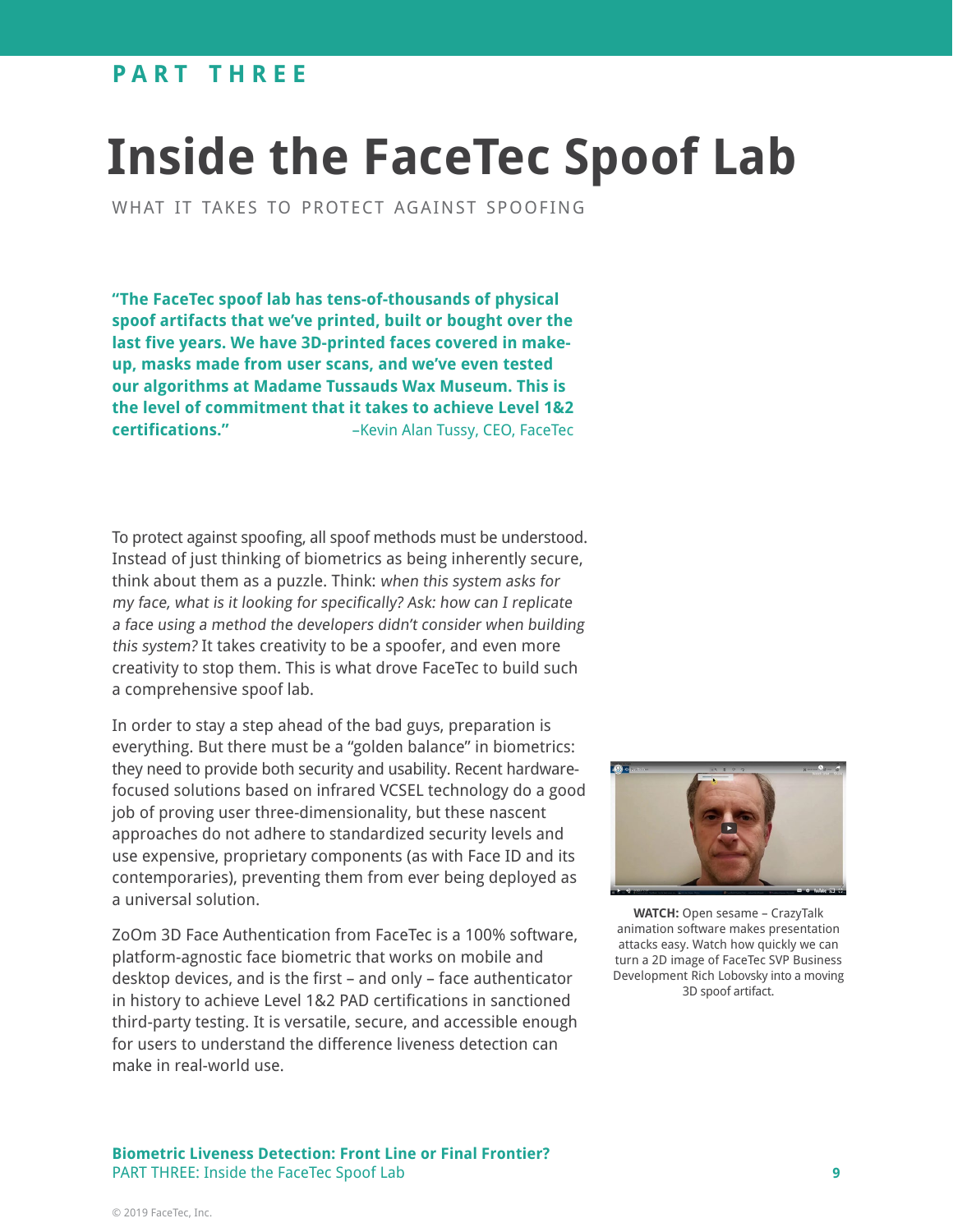"As we continue to reach more users, people will start to see significant differences between what they can do with a fingerprint and what can be done with ZoOm," said Kevin Alan Tussy, CEO of FaceTec, in an interview with FindBiometrics. "With a fingerprint reader I could check my balance, but with ZoOm I could wire \$10,000 without going into a branch, or refinance my mortgage from my couch."



**WATCH:** ZoOm combines mind-bending physics and magical AI. The camera lens observes the user's face warp (via perspective distortion) as it travels through space-time. When AI processes the data, a 3D model of the user's face is created from a standard 2D camera.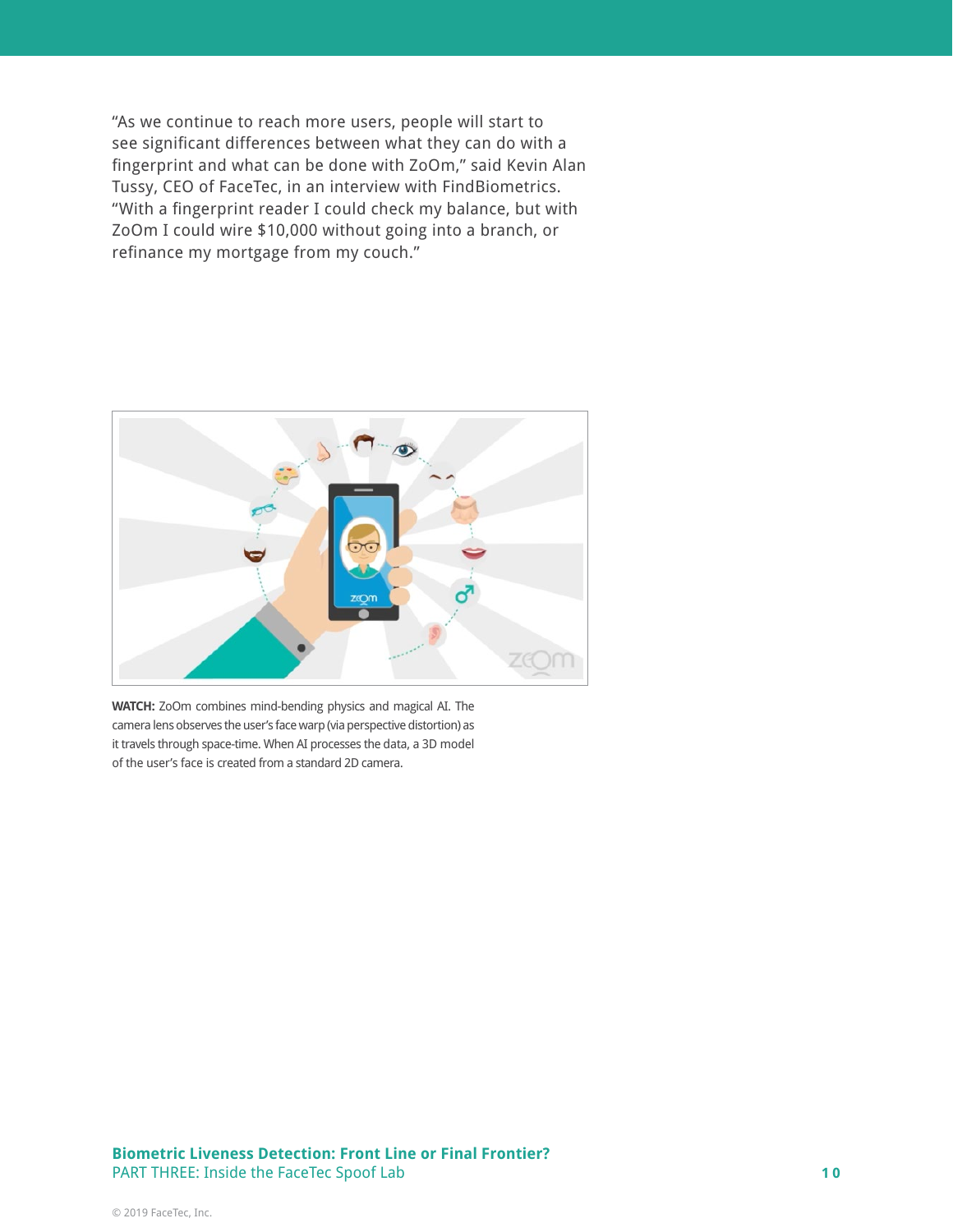### **p a r t f o u r**

### **Teamwork Makes the Dream Work ...OR THE FRAUD**

liveness detection defends against complicitly cooperative users

**The ultimate goal** of presentation attack detection spoof tests is to protect against spoofs involving a cooperative user. A cooperative user is someone enrolled in a biometric authentication system who willfully (though not necessarily knowingly) surrenders their biometric data to a spoofer, essentially handing over the keys to their account.

At first, this scenario seems far-fetched, but consider the scenarios in which passwords and tokens are compromised:

- Away from the office, a user sends credentials to a coworker so they can log into a workstation and retrieve data for good-faith business purposes.
- A part-time employee who is late for work forwards credentials to a work-friend who will sign in on their behalf.
- Malware records the credential without the knowledge of the user.
- A bad actor retrieves credentials via social engineering or phishing.

In the movie thriller **[Searching](http://www.searching.movie)**, a father gains access to his missing daughter's FaceBook, Venmo, messaging, video streaming and bank accounts **[by daisy-chaining](https://youtu.be/3Ro9ebQxEOY?t=75)** simple email password reset procedures together. While in the movie the unapproved access is more than justified, it is easy to see how weak security measures can be abused. Also highlighted is how the lack of digital identity verification in the anonymous online accounts of classmates present a daunting task for investigators.

While these are all known threats to knowledge- and token-based systems, they are equally applicable to biometrics. And even though some cooperative users are sharing credentials for innocuous purposes, such as data retrieval for remote work, the reality is that an impersonation can occur. The viable spoof artifact has created a dire vulnerability for the enterprise in need of liveness detection. Two of the largest data breaches of the past five years, affecting Uber and TimeHop users, were committed using only one set of compromised credentials.

**Cooperative User:** A person enrolled in a biometrics system who has their biometric data obtained by a spoofer via willful sharing, social engineering, phishing, or other means. Cooperative users represent the greatest threat to authentication systems and are the benchmark against which Presentation Attack Detection must be tested.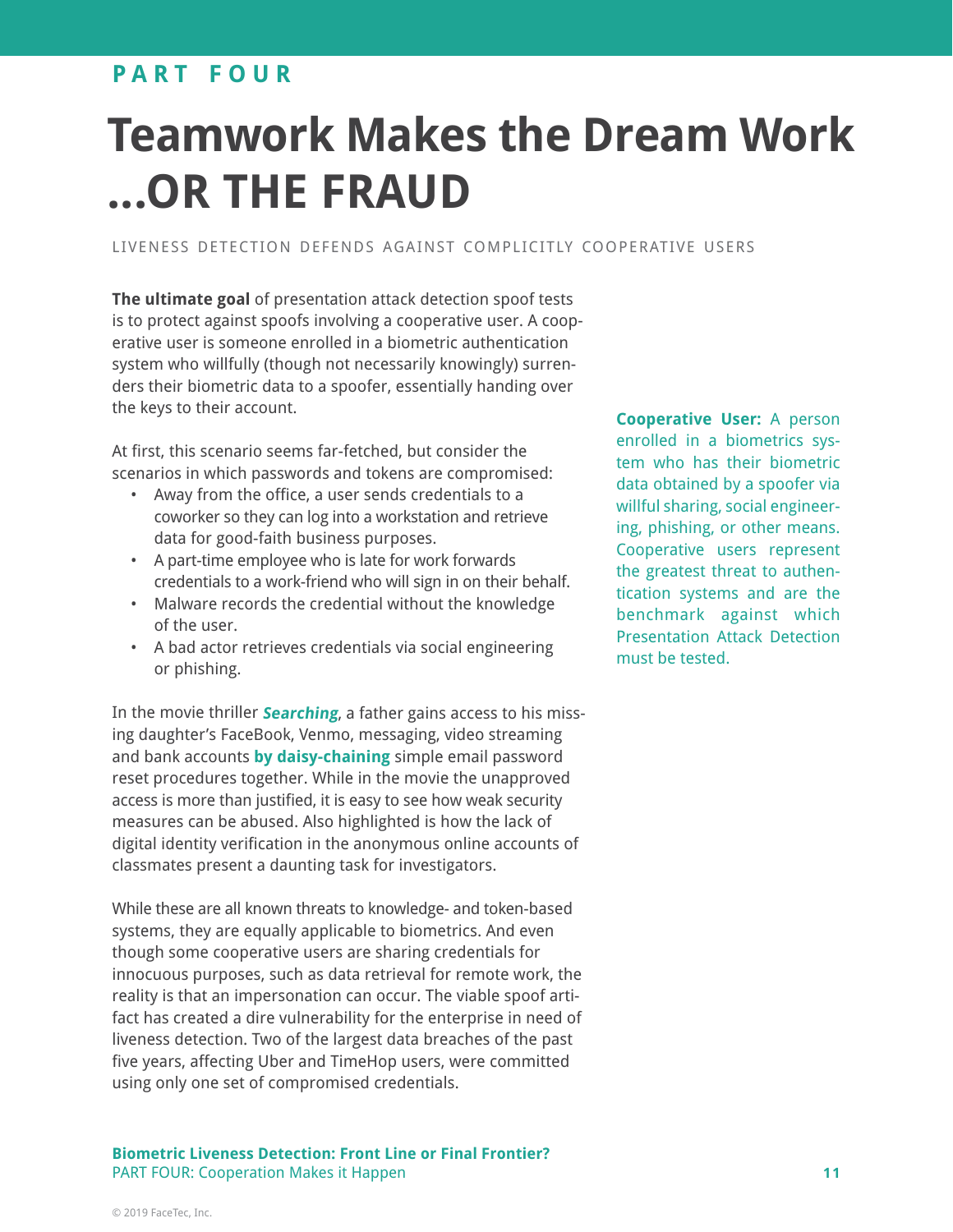Recent articles have alerted us to the possibility that Know Your Customer (KYC) data has **[already been breached](https://www.ccn.com/hacked-customer-data-from-world-leading-cryptocurrency-exchanges-for-sale-on-the-dark-web/)** and is for sale on the Dark Web. With dozens of companies now collecting KYC data, which includes a **[selfie and photos](https://www.pymnts.com/news/security-and-risk/2018/hackers-selling-data-plus-selfies/)** of identification documents such as driver's licenses and passports, it's only a matter of time until all of our digitized identity info is breached and password-stuffing will give way to KYC data-stuffing.

These articles highlight the need for robust, certified 3D liveness, as any system without it would be instantly vulnerable to new account fraud using these selfies. With 3D liveness detection in place, the challenge to any fraudster is exponentially more difficult. With ZoOm, it is practically impossible: the spoofer would have to transform the digital 2D data into an accurately rendered recreation of a living 3D person.

"With **[CrazyTalk animation software](https://www.youtube.com/watch?v=SeyiGnB54HQ&feature=youtu.be)** you can do that well enough to spoof most "authenticators" in the market, but not ZoOm," said Josh Rose, FaceTec CTO. "When the fraudster tries to use a selfie to spoof ZoOm, no matter what they try – avatars, photoshop filters to simulate face bending, printing and glueing to a 3D mask, etc. – it still won't fool ZoOm's liveness detection. This is because ZoOm also detects generation loss (a reduction in the quality of a representation of an original image); like when a photocopier makes a copy of a copy and the small details are lost."

Imposter access is the most glaring vulnerability in information security, and targeted biometric data is the most likely attack vector from spoofers. A cooperative user test is a proper benchmark requirement for liveness detection because it accurately simulates breaches where the spoofer has access to the type of biometric data needed to target a victim.

Fraud is a business, and it's a numbers game. Bad actors will always look for the path of least resistance to gaining access to valuable data, and just as with passwords, the quickest way to get the biometric key is to have it given to you.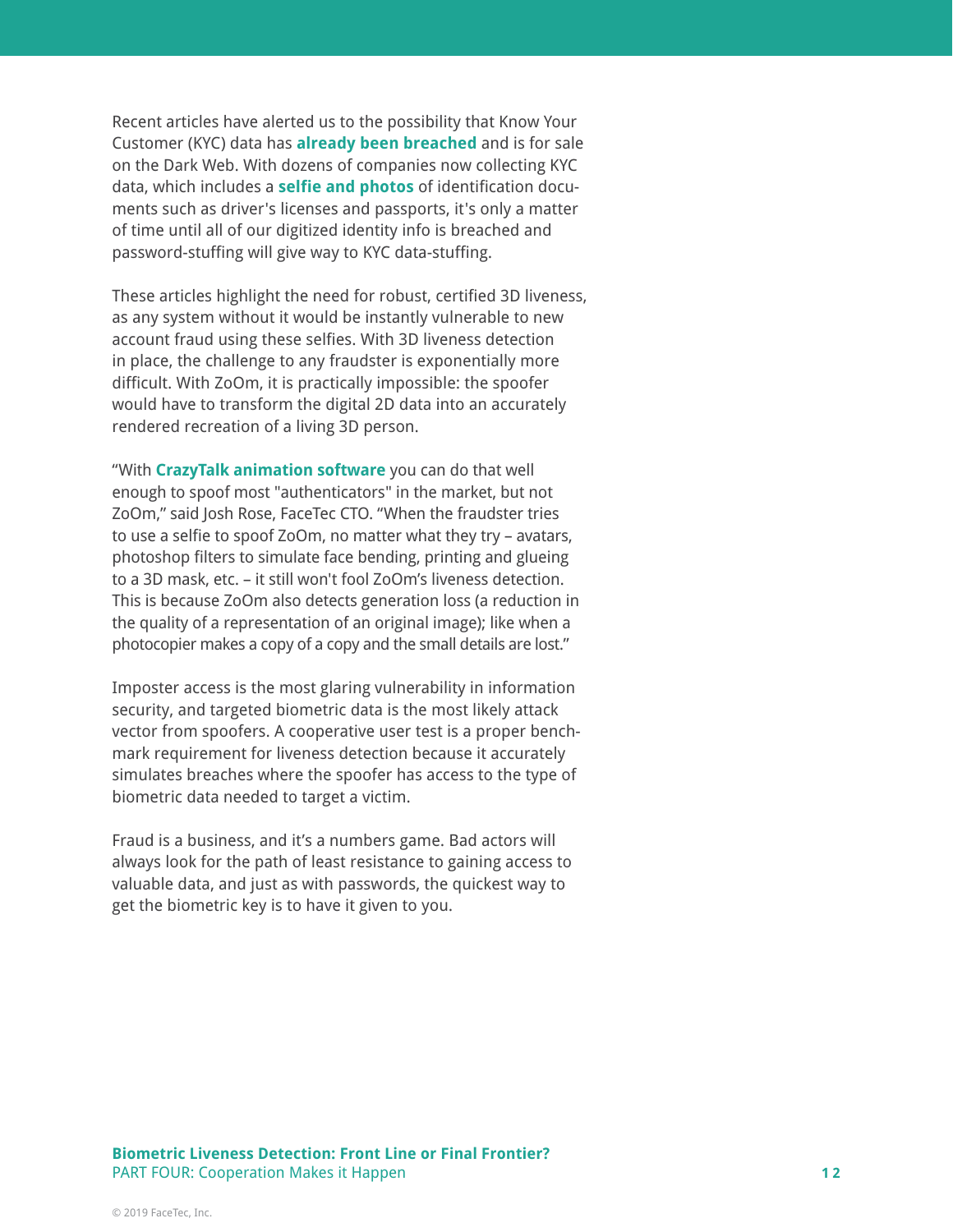#### **p a r t f i v e**

# **Adopt High Standards or Become Low-Hanging Fruit**

the stakes are high, liveness detection is not negotiable

**Emerging testing standards** like the **[ISO-guided iBeta NIST/](https://www.ibeta.com/our-software-quality-services/biometrics-testing/) [NVLAP-certified PAD test](https://www.ibeta.com/our-software-quality-services/biometrics-testing/)** are critically important because they bring transparency, accountability and honesty to vendors' biometric performance claims. In its scramble to meet skyrocketing demand, and in the absence of liveness detection breakthroughs, the industry itself has taken to marketing hype and false claims of security. Rigorous to the point of controversy, firms like iBeta can now provide a full understanding of – and trust in – the abstract idea that liveness detection in biometric authentication technology can provide effective protection against the most creative spoof attacks imaginable, while allowing easy, day-to-day account access.

No one knows biometrics like the industry itself, and it is the responsibility of vendors, researchers and developers to rise to the challenges set by sanctioned third parties. A high bar is necessary because biometrics may be our last chance at protecting our most sensitive data. If not, the public may lose confidence in our increasingly important digital spaces, with money, personal data, privacy and more on the line for end users, organizations and vendors alike. While the playing field may be virtual, the assets and the consequences are real.

According to **[a recent report from Experian](https://www.experian.com/blogs/ask-experian/experian-forecasts-the-top-5-data-breach-predictions-for-2019/)**, 2019 will be the year biometrics systems are truly tested in the wild by bad actors. Thanks to their ubiquity and increasing value, biometric authentication solutions are now guarding the assets that have put them in the crosshairs of fraudsters and hackers. Unlike third-party standards assessments, the real-world biometric security fails will cause real pain to real people. We are approaching the last chance for biometrics to prove they're ready for the sober job of authentication.

High standards can be held by fostering healthy competition and transparent practices. Leading by example, FaceTec has been fighting data breaches on the front lines by protecting users with truly robust, certified authentication technology that understands the difference between a human being and a spoof. Certified liveness detection ensures that only the original key opens the door, copies of the key won't work.

#### **Biometric Liveness Detection: Front Line or Final Frontier?** PART FIVE: Adopt High Standards or Become Low-Hanging Fruit